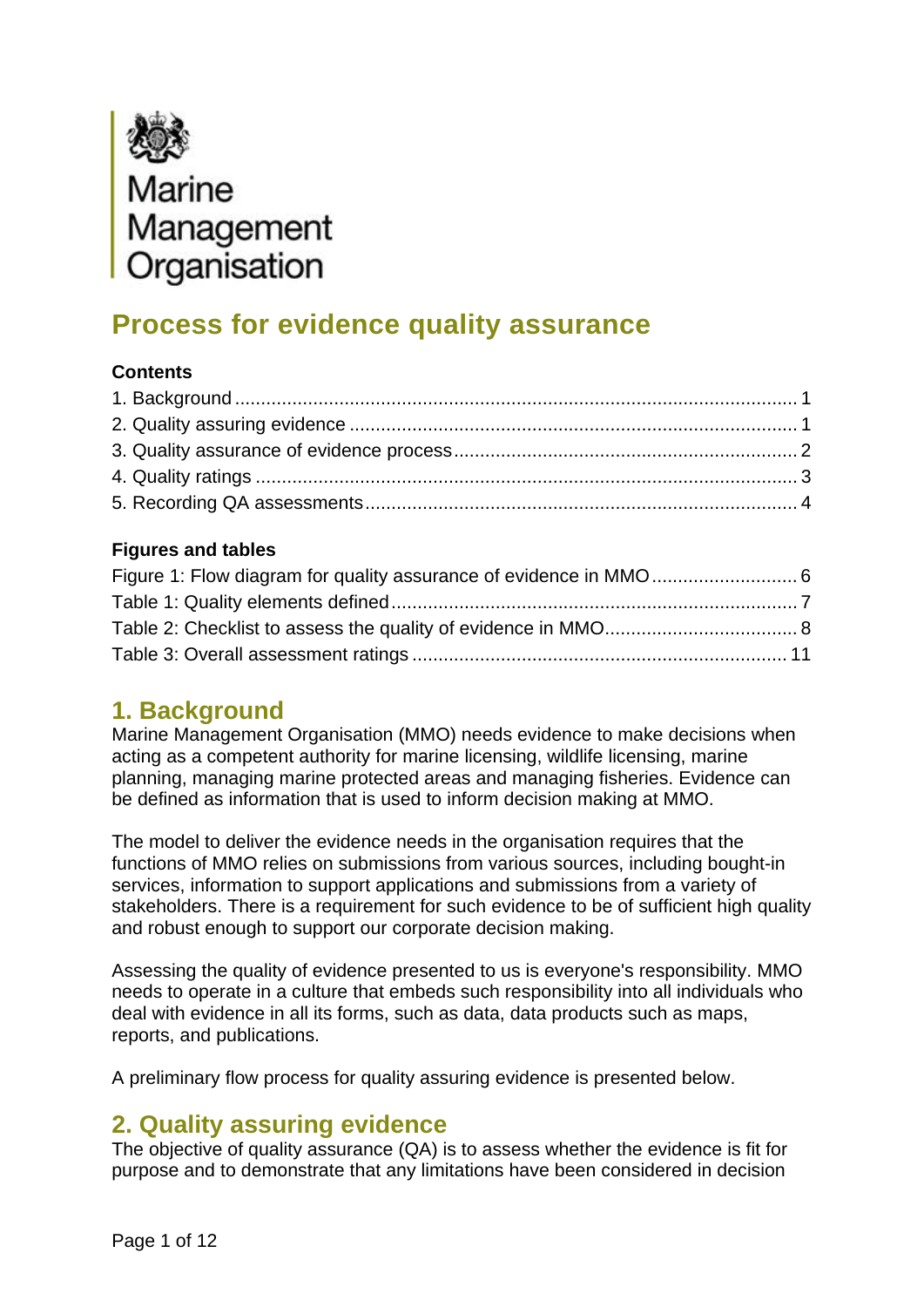<span id="page-1-0"></span>making. The QA process should enable the person using the evidence to assess its suitability and robustness, and provide an auditable document that demonstrates the assessment process. Adopting an open and transparent approach to QA is in line with the Government Chief Scientific Adviser's (CSA) '[Guidelines on the use of](http://www.bis.gov.uk/go-science/science-in-government/strategy-and-guidance)  [scientific and engineering advice in policy making](http://www.bis.gov.uk/go-science/science-in-government/strategy-and-guidance)<sup>[1](#page-1-1)</sup>. The QA process outlines good practice for certain aspects of the GCSA guidelines.

This document sets out broadly the QA process and assessment method used. Further to this there are 2 specific operational areas that have additional documentation that provide more detail and a focused assurance processes. The first is the QA of marine geospatial data, which assess the quality of geographic information which we collect, store and analyse using geographic information systems (GIS) such as SPIRIT and ArcGIS. The second is the QA of evidence submitted in support of a marine licence application, in which the reviewer considers the quality and suitability of information supplied by an applicant.

### **3. Quality assurance of evidence process**

MMO has created a QA checklist to be used when assessing confidence in a piece of evidence. The following are the standard steps to be completed. As stated above, the steps are modified for 2 specific evidence types (namely geospatial data and information to support a licence application).

The flow chart in Figure 1 can be used as guidance on selection of the suitable checklist.

#### **1. What is the decision that this evidence will inform?**

Defining the decision that this evidence will support and framing the question will ensure that the appropriate considerations are made during the QA check. What is the question that this evidence will inform? Why does MMO require this evidence?

Every time that a piece of evidence is used to support a different decision a new QA assessment should be considered. In marine licensing, the Case Officer should conduct a QA assessment for each piece of evidence submitted to support an application. In marine planning, the planner should review the QA assessment of any geospatial mapped data and consider any limitations identified.

#### **2. Risk assessment**

An initial risk assessment (RA) will need to be conducted by the member of staff receiving the evidence to quickly assess the likely risks to the organisation or to the project from incorporating weak evidence. Such RA will also highlight potential consequences to the project and/or us from the decision taken. Risks to the organisation from accepting or dealing with unsound evidence can be financial, reputational, legal, and delivery.

#### **3. Prioritisation**

Following the risk assessment the user should assess the priority to MMO of this piece of evidence using a ranking system based on 'must have', 'should have', 'could have' and 'would like to have'. Depending upon this outcome will influence the need

1

<span id="page-1-1"></span><sup>&</sup>lt;sup>1</sup> www.bis.gov.uk/go-science/science-in-government/strategy-and-guidance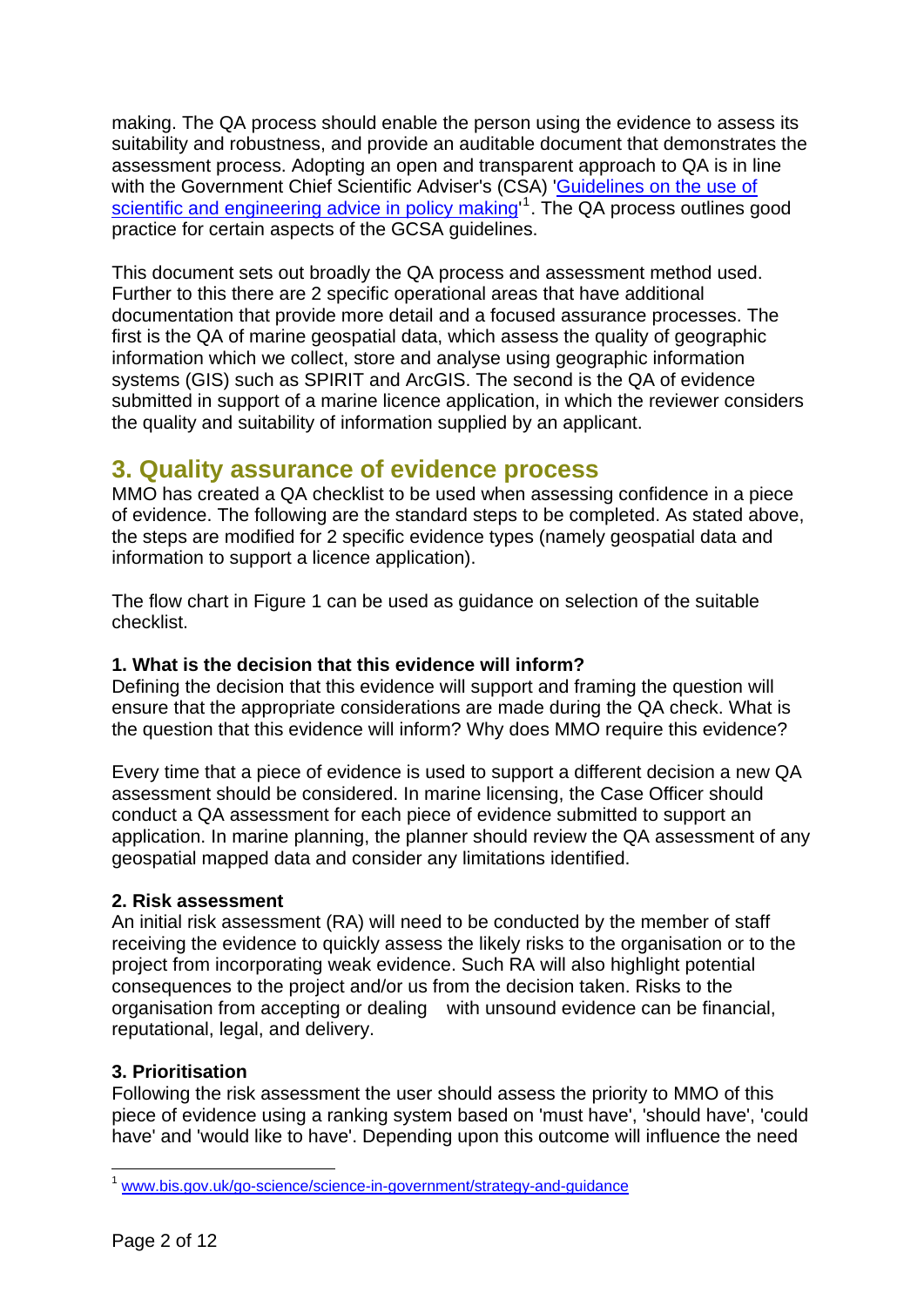<span id="page-2-0"></span>to have this evidence. 'Must have' and 'should have' evidence will be viewed as business critical.

#### **4. Assess quality**

The user should assess the quality of evidence in terms of:

- appropriateness (proportionate and targeted)
- methodology
- timeliness
- completeness
- consistency
- auditability
- accuracy
- evidence of independent external review
- production quality standards

These are considered the elements of evidence relevant to the assessment of quality. A definition of each element is provided in Table 1.

Written confirmations will be sought from key suppliers of evidence to ensure that their organisational quality assurance processes are robust. MMO will seek corporate level assurances that their processes and procedures around marine evidence collection activities are thorough and robust and, where relevant, in line with the Government Chief Scientific Adviser's 'Guidance on the use of scientific and engineering advice in policy making'.

Independent external reviews are critical in evaluating the quality of evidence presented to us. When MMO conducts an independent peer review exercise the purpose of the review will be made clear from the outset and the review of comments will be open and transparent.

The assessment of quality will be measured in terms of confidence; confidence in whether a piece of evidence is robust enough and fit for purpose to be used to inform in the decision defined. MMO has developed a method for measuring confidence levels of evidence and in doing so take into consideration the quality elements explained above.

### **4. Quality ratings**

The checklist aims to quantify and assess overall quality of a piece of evidence in a measurable and transparent way. When completing the checklist a range of confidence ratings scores should be used.

 $0 =$  Not applicable – this rating would only be used if the question is not considered relevant to the assessment of the quality of this particular evidence. By selecting not applicable you remove this question from the overall assessment and the concluding assessment will ignore any questions with not applicable as the rating. For example a Tier 1a marine licence application will not have been peer reviewed or have an associated accuracy assessment so these should be ignored when assessing the quality.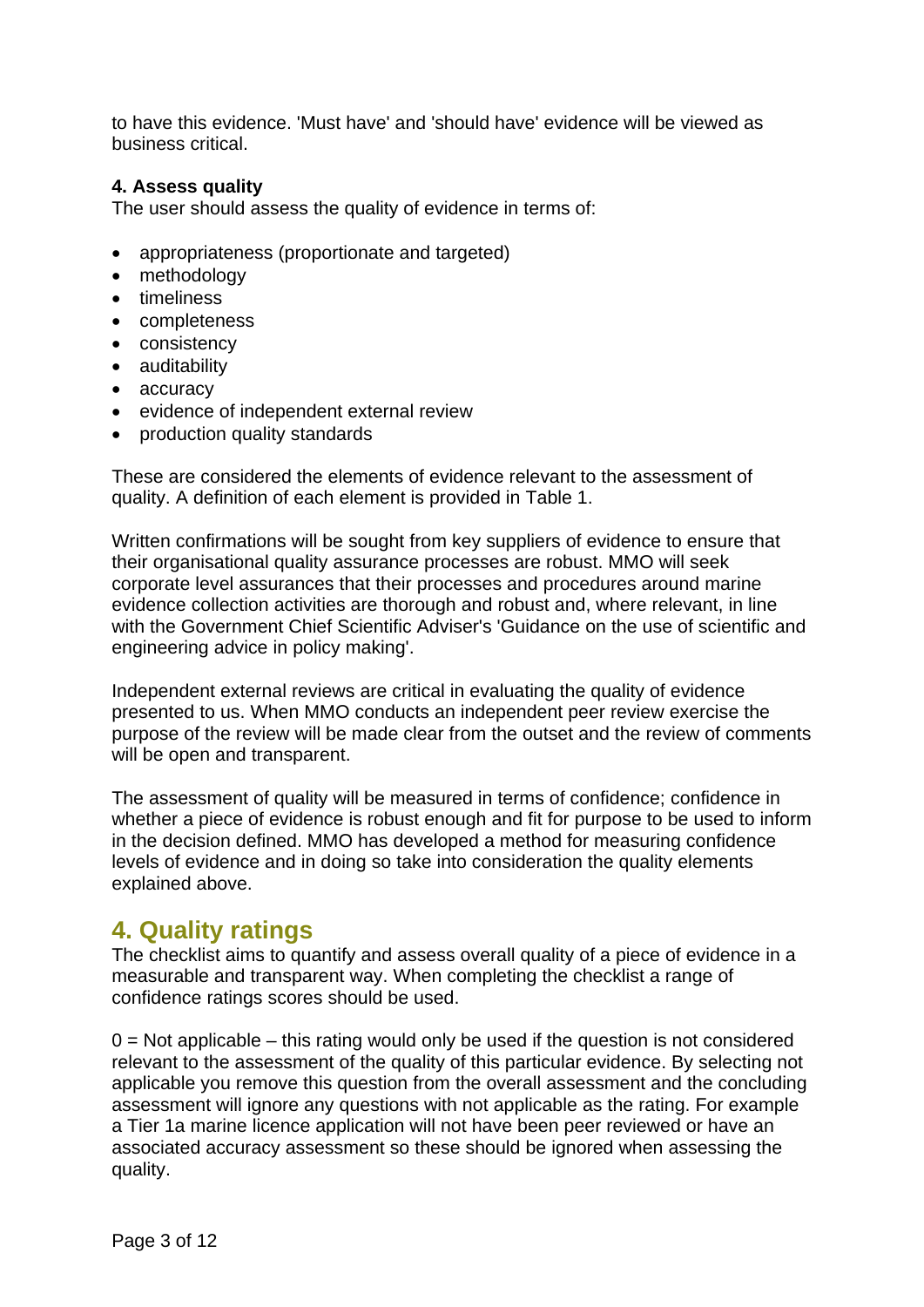<span id="page-3-0"></span> $1 =$  Low confidence or unable to assess  $-$  the decision maker must be aware of the limitations of the evidence. Further investigation will be required before using.

2 = Moderate confidence – for example good quality evidence but may lack internal quality assurance, full documentation of methods, and/or have known inaccuracies.

3 = High confidence – high quality evidence, quality assessed, high confidence in the methodology and other elements.

The overall QA assessment, which is expressed in terms of confidence, is a measure on the sum of the individual elements scores divided by the total possible score. This percentage confidence score equates to a narrative confidence rating. Where a rating of 0 has been used and the quality element is deemed not relevant to the overall assessment, then the total denominator is reduced in the overall assessment and the narrative percentage confidence ratings still apply.

For example, when all 8 quality elements are assessed, then the overall percentage confidence assessment calculation denominator is 24, compared to when only 6 of the elements are deemed relevant then the denominator is 18.

Overall confidence assessment ratings:

- $\bullet$  0 to 50% low confidence or unable to assess
- • 50 to 84% moderate confidence
- $\bullet$  84 to 100% high confidence

In the circumstance that an even number of quality elements are assessed then additional overall assessment ratings can be added around low to moderate confidence and moderate to high confidence.

Currently there are no weightings given toward any of the quality elements and each is assessed equally. One overriding condition is that if the methodology is assessed as being of low confidence then the overall assessment can be no higher than low confidence.

Table 3 gives guidance on the assessment of ratings.

### **5. Recording QA assessments**

The reviewer should complete an electronic spreadsheet QA checklist. The correct checklist template's that should be used are:

- $\bullet$  for non-data evidence received to support specific decisions  $-$  for example marine planning academic papers, or marine conservation environment evidence to support byelaw creation – the template to use is the correct evidence QA template
- for geographic information used as data in the GIS mapping tools the template to use is the data QA template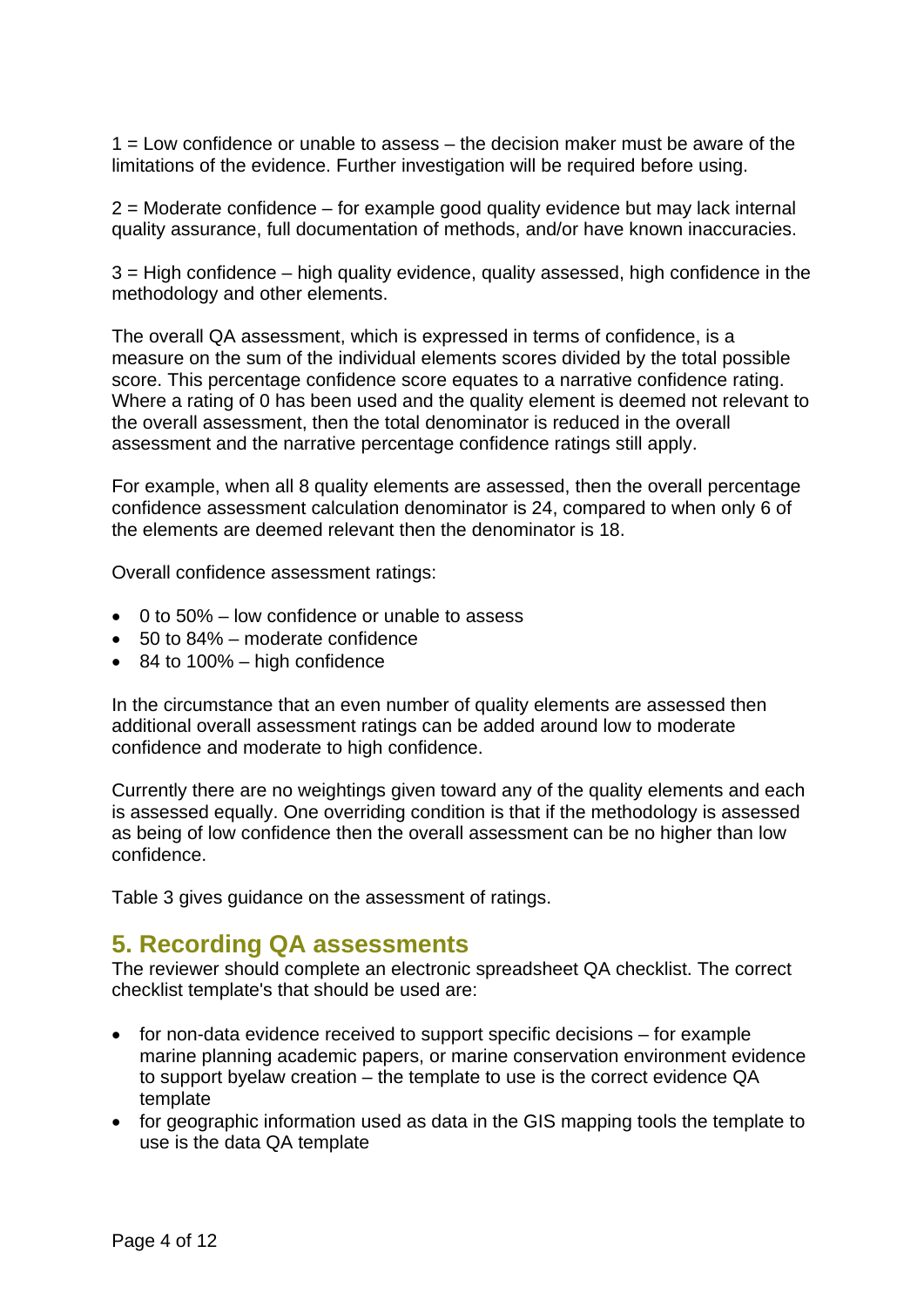As discussed in the detailed process, it is essential to complete the Marine Environmental Data and Information Network (MEDIN) standard metadata before completing the QA.

Current IT systems updates are working to integrate the QA steps into the Marine Case Management System. In the main, MMO will rely on Centre for Fisheries, Environment and Aquaculture Science (Cefas), as our primary science advisors, to QA the information that they use to provide MMO with scientific advice. A 'how to' guide for use by MMO staff is available to assist in completing the checklist template. The confidence score is not an indication of MMO's view of a particular provider and is based solely on the information available.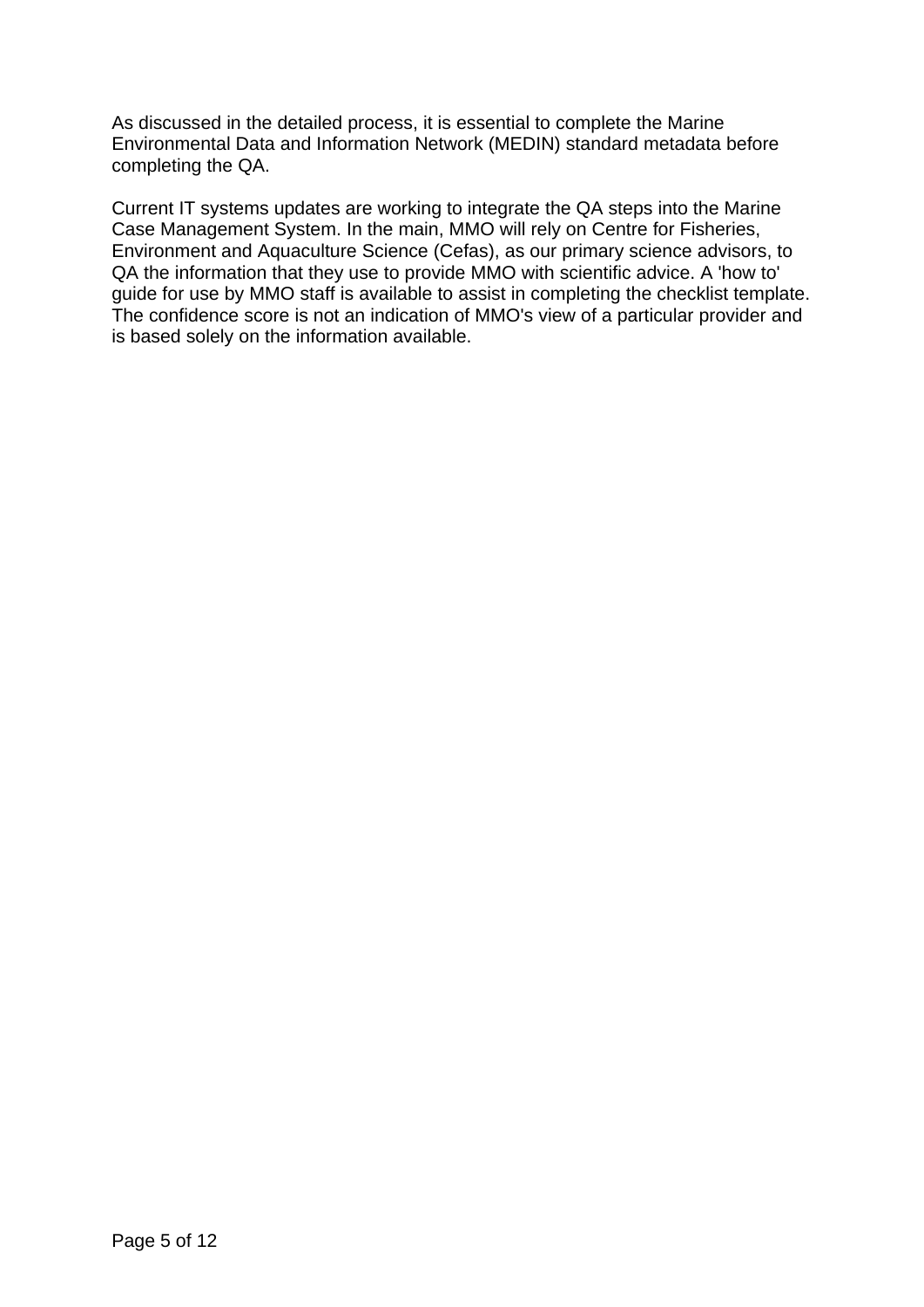

#### <span id="page-5-0"></span>**Figure 1: Flow diagram for quality assurance of evidence in MMO**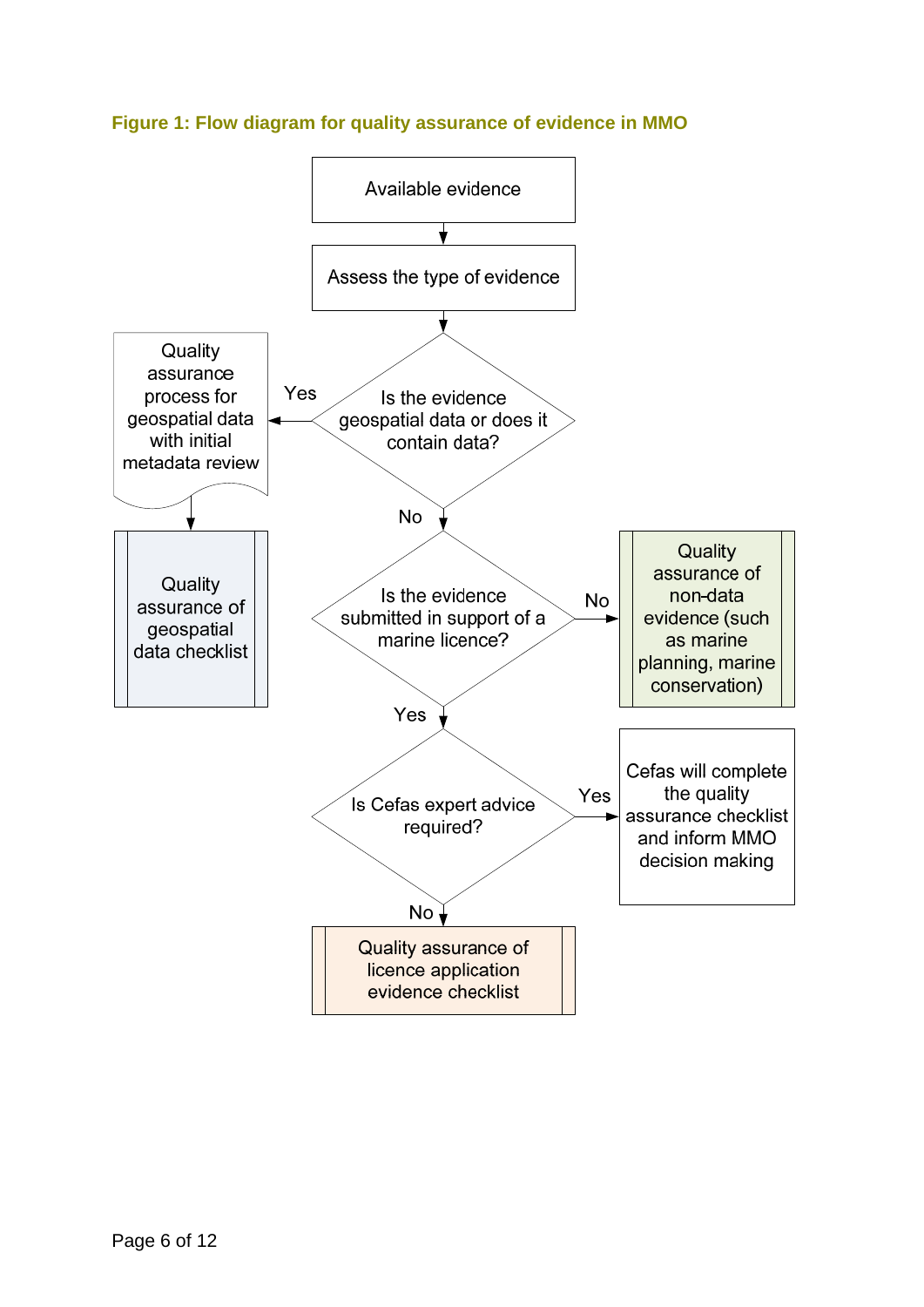#### <span id="page-6-0"></span>**Table 1: Quality elements defined**

MMO assesses the quality of evidence in terms of appropriateness (proportionate and targeted), methodology, timeliness, completeness, consistent, auditability, accuracy, evidence of independent external review and production quality standards.

| <b>Quality element</b>                                        | <b>Definition</b>                                                                                                                                                                                                                                                                                                                                                                                                    |
|---------------------------------------------------------------|----------------------------------------------------------------------------------------------------------------------------------------------------------------------------------------------------------------------------------------------------------------------------------------------------------------------------------------------------------------------------------------------------------------------|
| Production quality<br>standards                               | MMO needs to ensure that any evidence used has been<br>collected, processed and published with rigour and that<br>appropriate quality assurance processes are in place, and<br>embedded, within the organisations that collected or<br>produced such evidence.                                                                                                                                                       |
| Appropriateness - split<br>into proportionate and<br>targeted | MMO needs to ensure that a piece of evidence is<br>appropriate for its intended use and can be used to inform<br>the question that has been posed. For example, a set of<br>conclusions on one population of a marine species may not<br>be appropriate for a separate population for reasons such<br>as tides or wave action. Consideration needs to be given as<br>to whether this is the best available evidence. |
| Methodology                                                   | The method used to produce or collect the evidence is<br>recognised standard practice. MMO must have confidence<br>in the methodology to give valid and consistent results or be<br>aware of the limitations and assess the confidence of such<br>evidence accordingly.                                                                                                                                              |
| <b>Timeliness</b>                                             | Age of the evidence is an important consideration.<br>Depending on the nature of the evidence, out of date<br>evidence has the potential to affect the user confidence. For<br>instance old biological or ecological records may have low<br>confidence, however seabed geomorphology will be<br>affected significantly less by time elapsed since collection.                                                       |
| Completeness                                                  | MMO needs to ensure that the evidence is complete<br>enough to satisfy the intended use.                                                                                                                                                                                                                                                                                                                             |
| Consistency                                                   | Evidence submitted in support of a marine licence<br>application must be consistent across all applications of a<br>similar nature. Demonstrates one aspect of application of<br>the precautionary principles.                                                                                                                                                                                                       |
| Auditable                                                     | Metadata needs to be auditable and in the recognised<br>MEDIN standard. When data is provided without metadata<br>the confidence will be significantly lowered.                                                                                                                                                                                                                                                      |
| Independent external<br>review                                | An independent external review will add to the confidence<br>placed in the evidence.                                                                                                                                                                                                                                                                                                                                 |
| Accuracy assessment                                           | For evidence that relies on modelled data an unbiased<br>statistical accuracy assessment can provide assurance and<br>confidence.                                                                                                                                                                                                                                                                                    |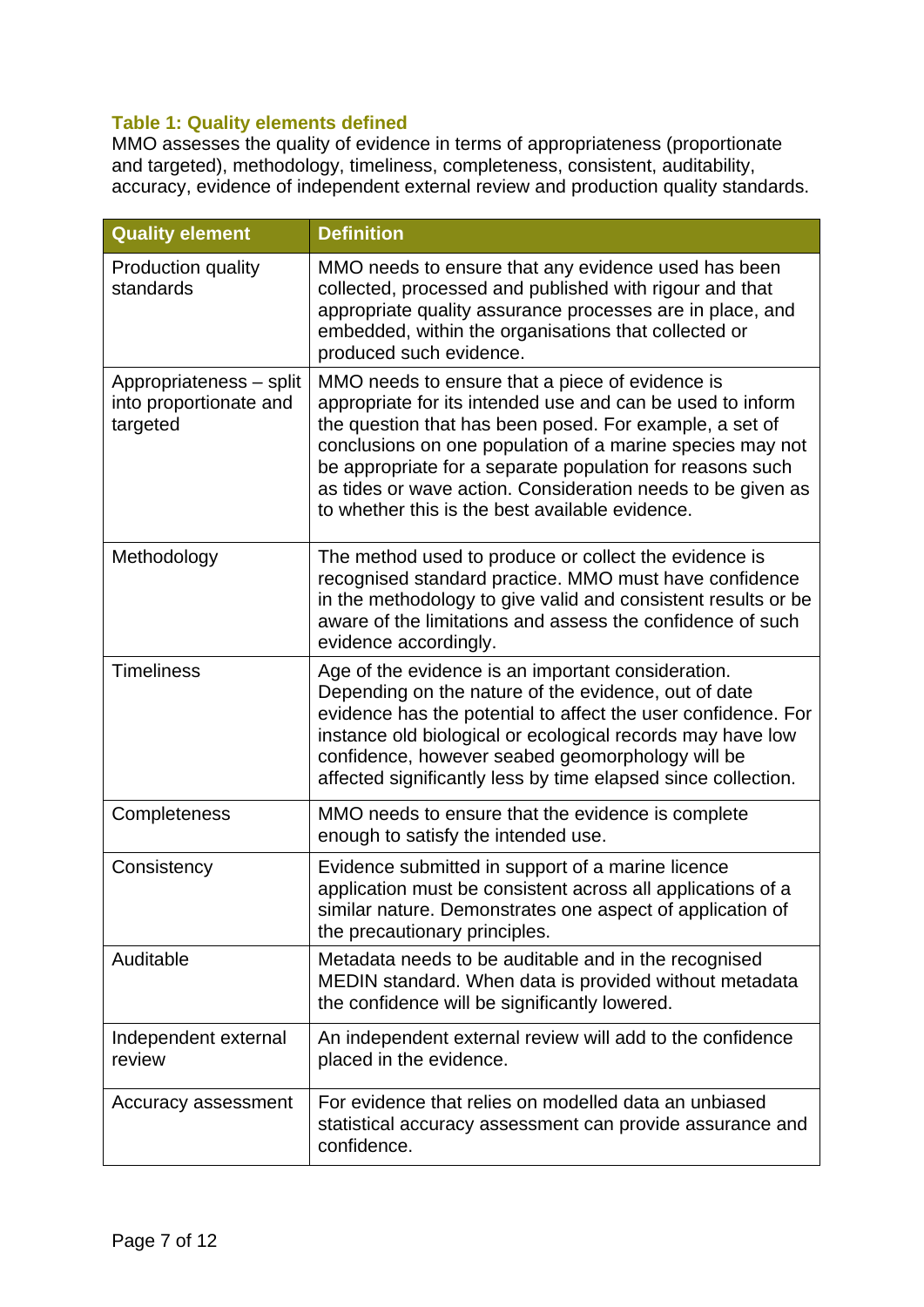<span id="page-7-0"></span>

| <b>Item</b>               | <b>Explanatory note</b>                                                                                                                                                                                                                              | <b>Aspects to consider</b>                                                                                                                                                                            | <b>Comments</b> | <b>Confidence rating</b> |
|---------------------------|------------------------------------------------------------------------------------------------------------------------------------------------------------------------------------------------------------------------------------------------------|-------------------------------------------------------------------------------------------------------------------------------------------------------------------------------------------------------|-----------------|--------------------------|
| 1. Define the<br>evidence | Defining MMO's requirements<br>and framing the question to<br>ensure that the appropriate<br>considerations are made during<br>the quality assurance check.                                                                                          | What is the decision that this<br>evidence will inform? What is<br>the intended use?                                                                                                                  |                 | No score required        |
|                           |                                                                                                                                                                                                                                                      | For this purpose, how would<br>good evidence be defined?                                                                                                                                              |                 | No score required        |
| 2. Risk<br>assessment     | Assess the risks to MMO of using<br>weak evidence? What are the<br>potential risks to MMO of making<br>a decision without knowing the<br>limitations of the evidence?                                                                                | Could there be a delivery risk<br>to MMO?                                                                                                                                                             |                 | No score required        |
|                           |                                                                                                                                                                                                                                                      | Could there be a financial risk<br>to MMO?                                                                                                                                                            |                 | No score required        |
|                           |                                                                                                                                                                                                                                                      | Could there be a reputational<br>risk to MMO?                                                                                                                                                         |                 | No score required        |
|                           |                                                                                                                                                                                                                                                      | Could there be a legal risk to<br>MMO?                                                                                                                                                                |                 | No score required        |
| 3. Prioritisation         | Following the risk assessment,<br>assess the priority to MMO of this<br>piece of evidence using a ranking<br>system based on:<br>- must have evidence - project<br>deliverables will fail without this<br>evidence<br>- should have evidence - still | Justification for the<br>prioritisation ranking should be<br>written in the comments box.<br>Evidence classed as 'must<br>have' and 'should have'<br>evidence will be viewed as<br>business critical. |                 | No score required        |

## **Table 2: Checklist to assess the quality of evidence in MMO**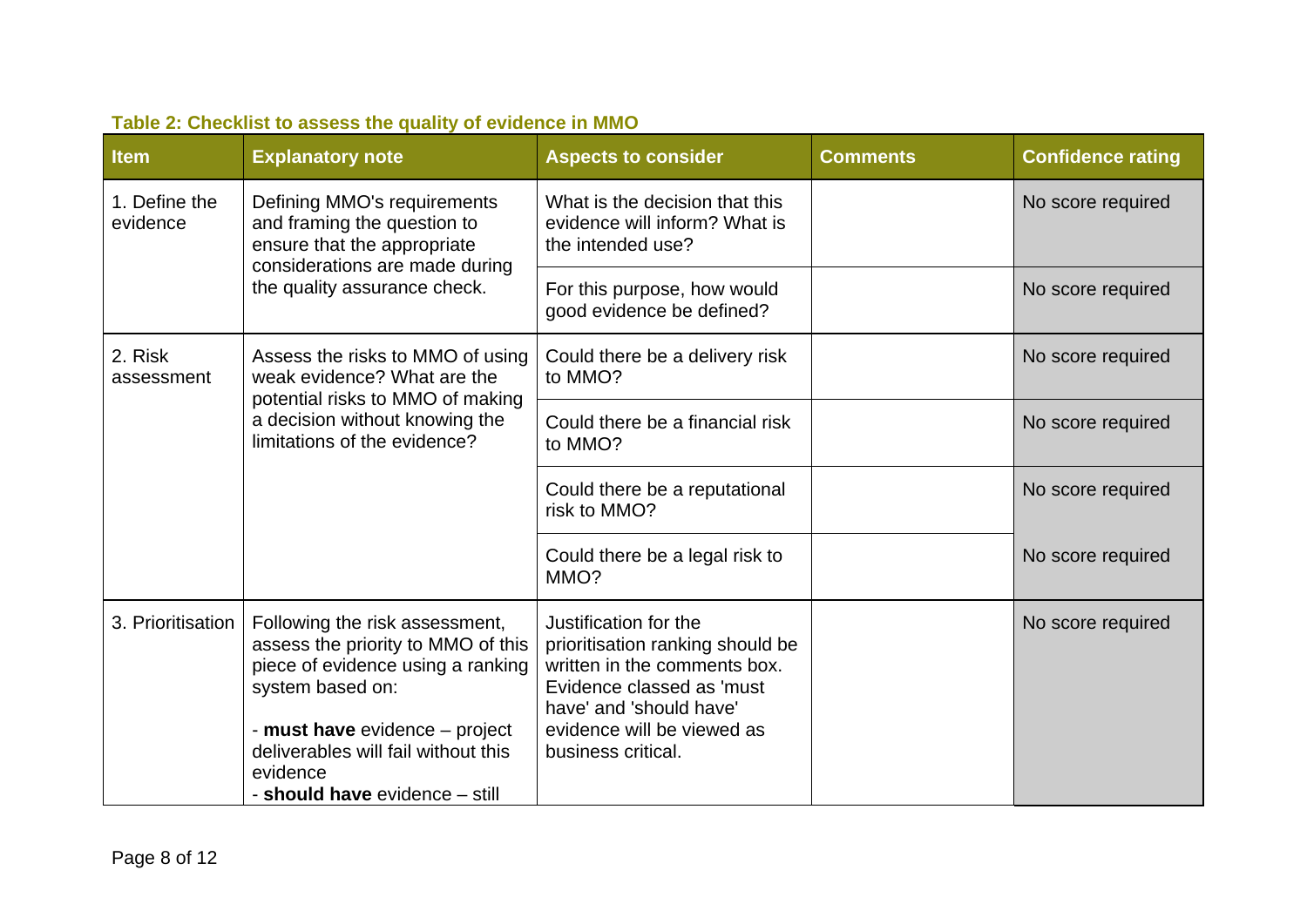| <b>Item</b>          | <b>Explanatory note</b>                                                                                                                                                              | <b>Aspects to consider</b>                                                                                                                   | <b>Comments</b> | <b>Confidence rating</b>                                                       |
|----------------------|--------------------------------------------------------------------------------------------------------------------------------------------------------------------------------------|----------------------------------------------------------------------------------------------------------------------------------------------|-----------------|--------------------------------------------------------------------------------|
|                      | critical to delivery but not as time<br>dependent<br>- could have evidence - may be<br>seen as nice to have<br>- would like to have evidence                                         |                                                                                                                                              |                 |                                                                                |
| 4. Assess<br>quality | Determine quality of evidence in<br>terms of appropriateness,<br>methodology, timeliness,<br>completeness, auditability,<br>accuracy, evidence of<br>independent external review and | Has the provider given details<br>of quality assurance methods<br>employed, recognised quality<br>management systems, written<br>assurances? |                 | $0 = Not applicable$<br>$1 = Low/Unknown$<br>$2 = \text{Median}$<br>$3 = High$ |
|                      | production quality standards.                                                                                                                                                        | Appropriateness assessment -<br>best known available,<br>relevant; satisfies intended<br>purpose as per definition in<br>point 1?            |                 | $0 = Not applicable$<br>$1 = Low/Unknown$<br>$2 = \text{Median}$<br>$3 = High$ |
|                      |                                                                                                                                                                                      | Assessment of the<br>methodology used to prepare<br>the evidence?                                                                            |                 | $0 = Not applicable$<br>$1 = Low/Unknown$<br>$2 = \text{Median}$<br>$3 = High$ |
|                      |                                                                                                                                                                                      | Timeliness assessment - is<br>this the most up-to-date<br>version, knowledge of when                                                         |                 | $0 = Not applicable$<br>$1 = Low/Unknown$                                      |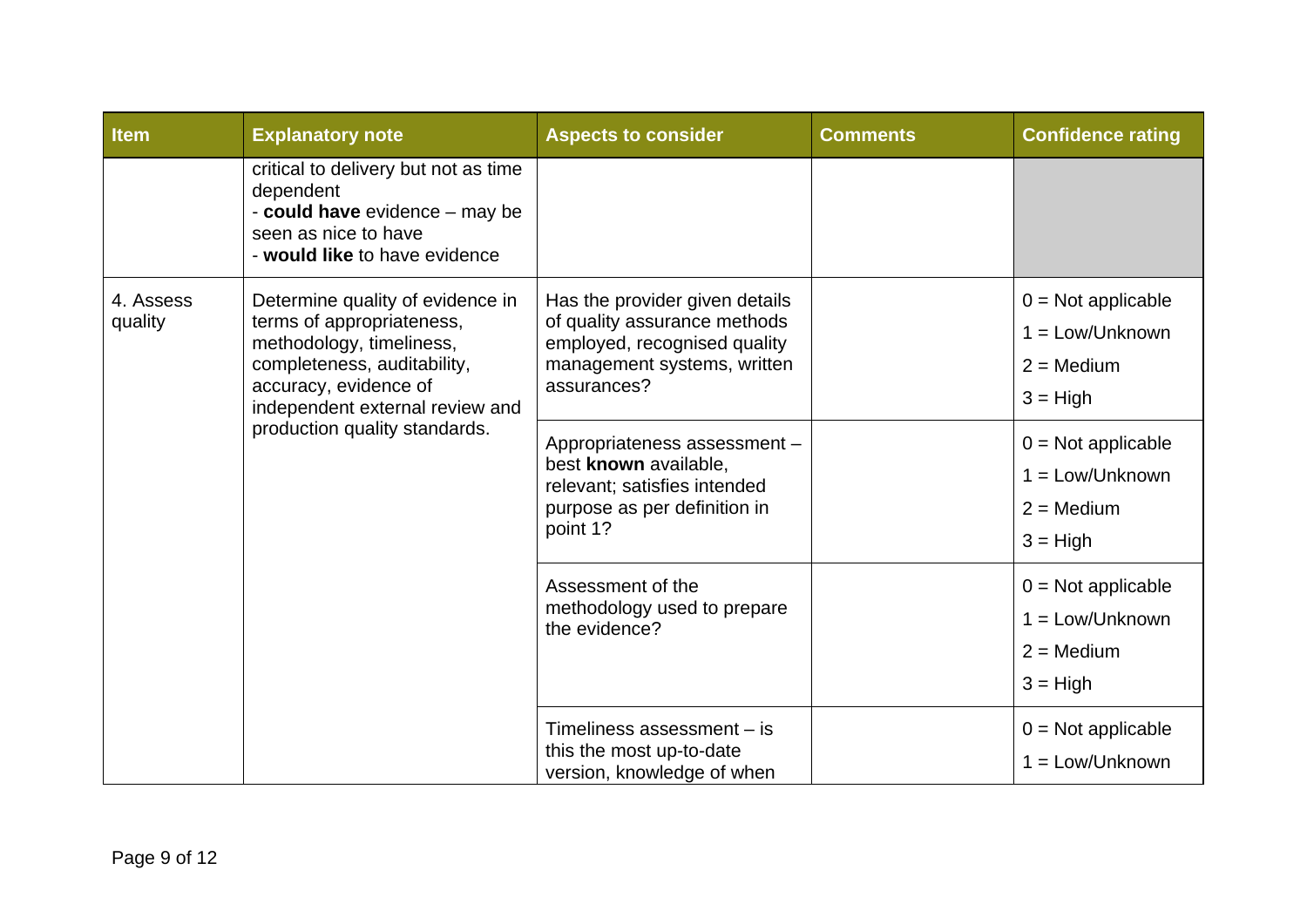| <b>Item</b> | <b>Explanatory note</b>                                                                                                                                           | <b>Aspects to consider</b> | <b>Comments</b>                                                                | <b>Confidence rating</b>          |
|-------------|-------------------------------------------------------------------------------------------------------------------------------------------------------------------|----------------------------|--------------------------------------------------------------------------------|-----------------------------------|
|             |                                                                                                                                                                   | data was collected?        |                                                                                | $2 = \text{Median}$<br>$3 = High$ |
|             | Completeness assessment -<br>is the evidence complete for<br>intended purpose, uniform<br>content?                                                                |                            | $0 = Not applicable$<br>$1 = Low/Unknown$<br>$2 = \text{Median}$<br>$3 = High$ |                                   |
|             | Auditability assessment - how<br>auditable was the metadata<br>provided?                                                                                          |                            | $0 = Not applicable$<br>$1 = Low/Unknown$<br>$2 = \text{Median}$<br>$3 = High$ |                                   |
|             | Has the evidence been<br>independently expert<br>reviewed? This provides<br>expert evaluation and can<br>demonstrate quality.                                     |                            | $0 = Not applicable$<br>$1 = Low/Unknown$<br>$2 = \text{Median}$<br>$3 = High$ |                                   |
|             | Has a statistical, unbiased<br>assessment been completed<br>to evaluate the accuracy of<br>evidence before MMO<br>received it, and if so what was<br>the outcome? |                            | $0 = Not applicable$<br>$1 = Low/Unknown$<br>$2 = \text{Median}$<br>$3 = High$ |                                   |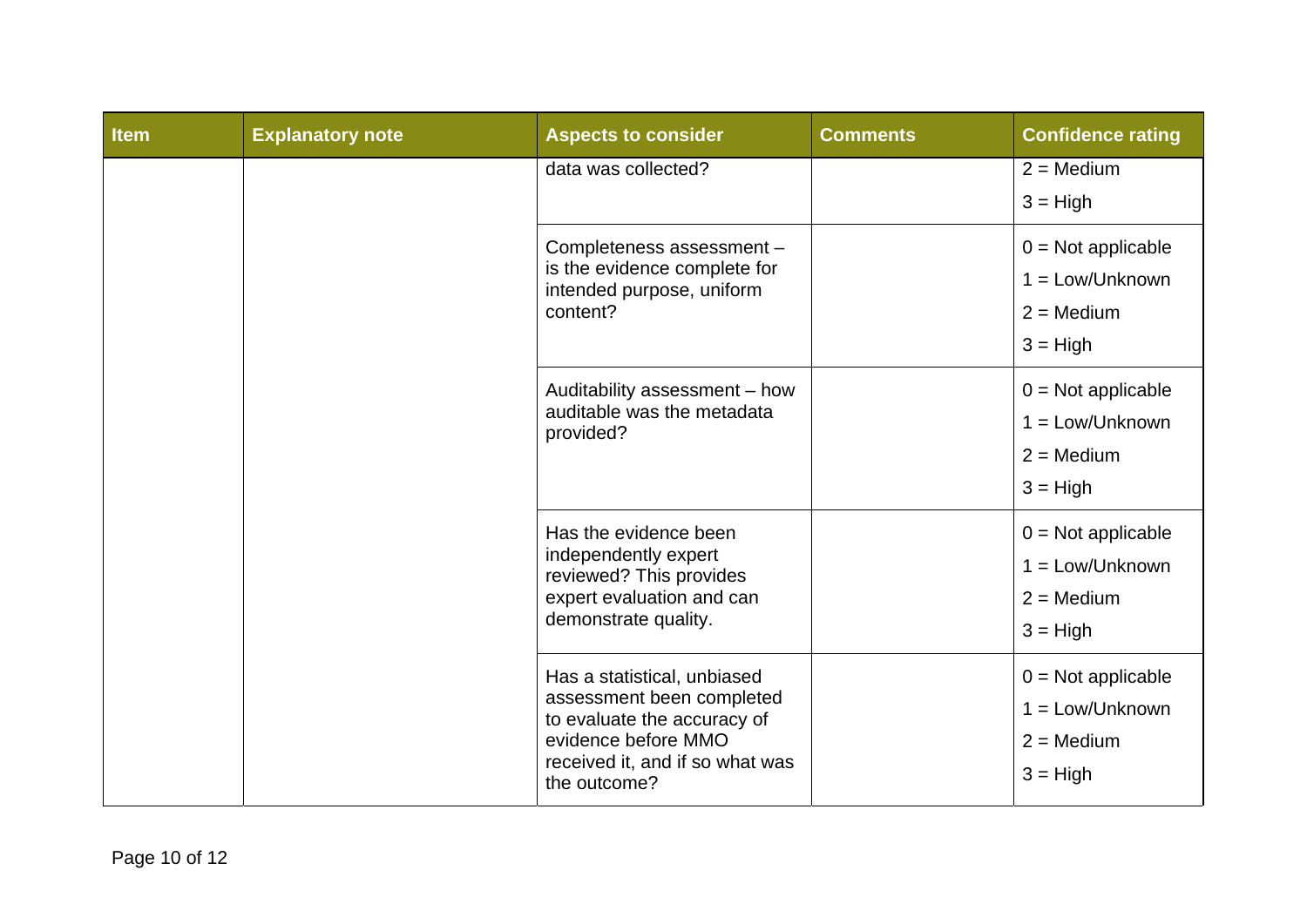| Overall quality assessment of the evidence                                                                 | In the context set out in section 1 of this checklist is the<br>evidence deemed to be either fit for purpose or not fit for<br>purpose | 'Fit' or<br>'Not Fit' |
|------------------------------------------------------------------------------------------------------------|----------------------------------------------------------------------------------------------------------------------------------------|-----------------------|
| Are there any caveats required for the use<br>of this evidence (such as conditions of use,<br>limitations) | 1.<br>2.                                                                                                                               |                       |
|                                                                                                            | 3.                                                                                                                                     |                       |

#### **Table 3: Overall assessment ratings**

<span id="page-10-0"></span>

| <b>Rating</b>  | <b>Confidence</b>          | <b>Definition</b>                                                                                                                                                                                                                                     | <b>Potential considerations</b>                                                                                                                                                                                                                                                                                                                                                                                                                                                                                                                                                                                            |
|----------------|----------------------------|-------------------------------------------------------------------------------------------------------------------------------------------------------------------------------------------------------------------------------------------------------|----------------------------------------------------------------------------------------------------------------------------------------------------------------------------------------------------------------------------------------------------------------------------------------------------------------------------------------------------------------------------------------------------------------------------------------------------------------------------------------------------------------------------------------------------------------------------------------------------------------------------|
| $\overline{0}$ | Not applicable             | The question is not relevant<br>to the assessment of the<br>quality of the evidence.                                                                                                                                                                  | This should only be used when certain that the question is not<br>$\bullet$<br>relevant.                                                                                                                                                                                                                                                                                                                                                                                                                                                                                                                                   |
|                | Low or unable to<br>assess | Insufficient detail is<br>available to assess our<br>confidence in the evidence.<br>Low confidence in the<br>evidence. The decision<br>maker must be aware that<br>there are limitations to the<br>use.<br>Further investigation will be<br>required. | The techniques and methods used may not be the accepted, best<br>practice method.<br>Incomplete or no metadata.<br>$\bullet$<br>No clarity if the data is measured, modelled, predicted or estimated.<br>$\bullet$<br>No clarity when recorded, over what period.<br>$\bullet$<br>More up to date versions may be available that result in a low<br>$\bullet$<br>confidence in this set.<br>No quality control procedures identified at the point of evidence<br>$\bullet$<br>collection or during processing. No published quality control or<br>quality management system (QMS) in place at originating<br>organisation. |